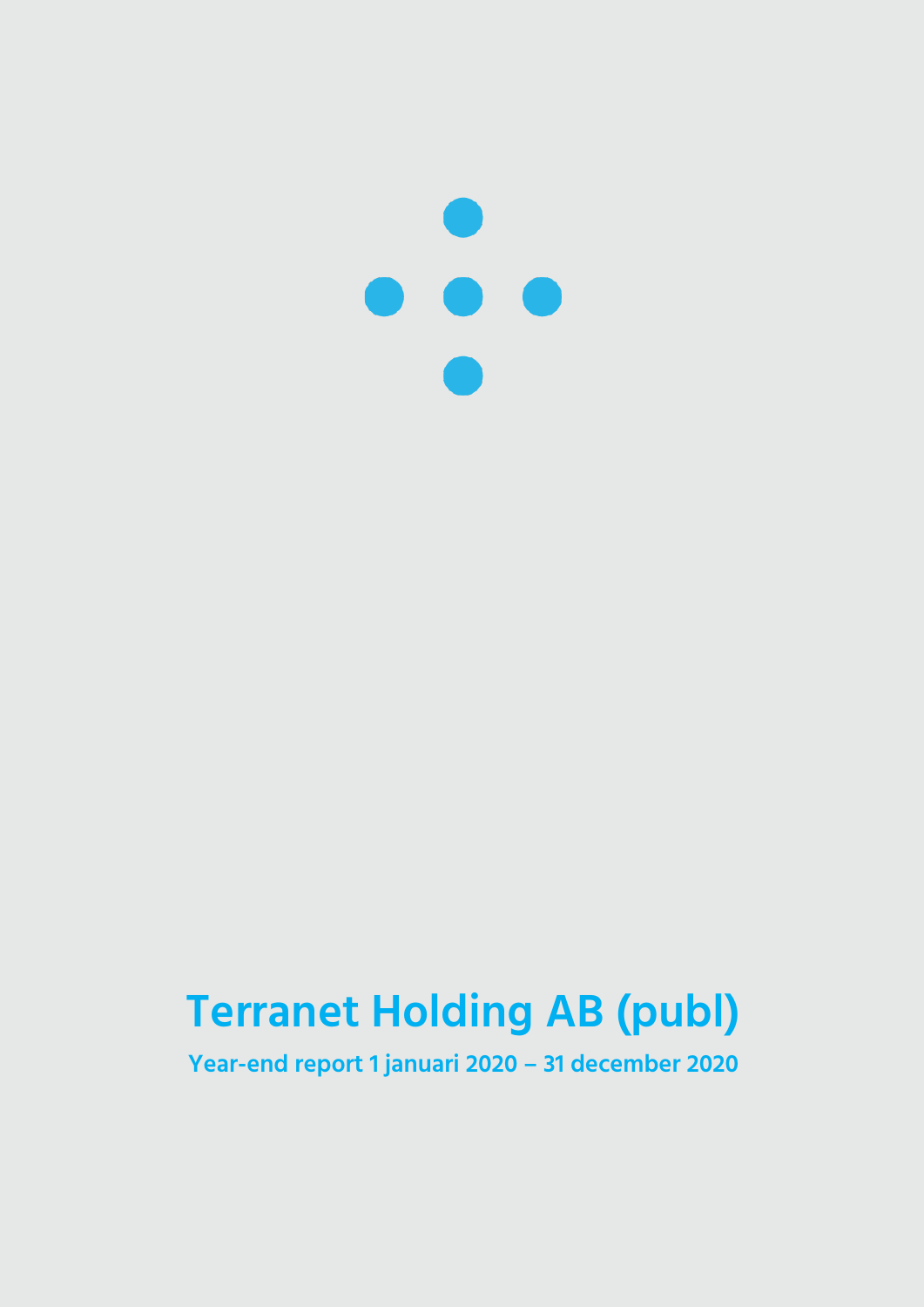

- **Fourth quarter 1 October — 31 December 2020**
	- Revenue amounted to SEK 132 thousand (0)
	- Operating profit amounted to SEK -9,426 thousand ( -13,691)
	- Net profit/loss for the period amounted to SEK -9,535 thousand ( - 14,853)
	- Cash flow from operating activities amounted to SEK -7,005 thousand ( - 11,335)
	- Cash and cash equivalents amounted to SEK 44,495 thousand (11,569)
	- Diluted and undiluted earnings per share amounted to SEK -0.05 thousand ( -0.38)
	- Warrants of series TO1 B were exercised to subscribe to shares at .
	- approximately 94% and raised MSEK 34.2 after issue costs

### **Full Year 1 January — 31 December 2020**

- Revenue amounted to SEK 847 thousand (824)
- Operating profit/loss amounted to SEK -31,662 thousand ( -42,194)
- Profit/loss for the year amounted to SEK -34,893 thousand ( -46,676)
- Cash flow from operating activities amounted to SEK -30,387 thousand ( -35,171)
- Diluted and undiluted earnings per share amounted to SEK -0.27 thousand ( -1.67)
- The preferential rights issue and offset issues were registered in July. The preferential rights issue raised MSEK 35.1 in liquid assets for the company after issue costs.

The Board proposes that no dividend be paid for the 2020 financial year.

1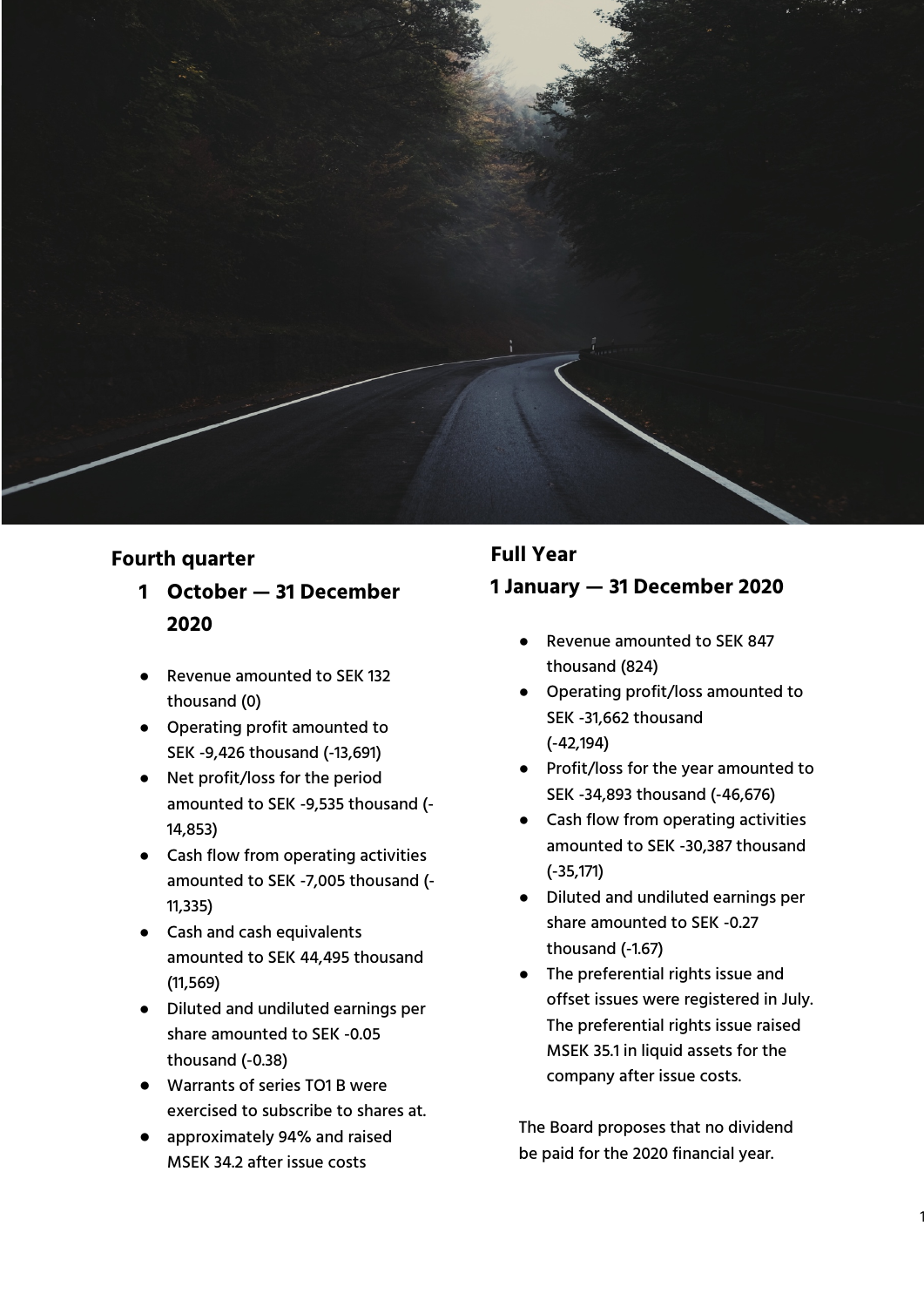

#### **Comments from the CEO:**

The Startup Autobahn Expo hosted by Daimler-Mercedes Benz on 25 February was a tremendous success for Terranet. The Expo was an opportunity for the company to showcase our first prototype, with our key customer and strategic partners in attendance. This marks the first, largest and single most important achievement in the development of VoxelFlow.

We are now closing the door on an eventful and successful year, where our development efforts have been focused on our unique, patented VoxelFlow technology.

The interest this technology has attracted, and Daimler's continued commitment, demonstrate how important this solution will be to achieving Terranet's vision – to contribute to the reduction in the number of road traffic fatalities.

Following on the heels of the successful demo at the Startup Autobahn EXPO, the company's strategic vision is for its VoxelFlow technology to be implemented in one of the Daimler Group's model programmes.

VoxelFlow is an innovative, patented technology built on a unique algorithm and software that is suitable for a broad range of applications, including advanced driverassistance systems (ADAS). This one-of-a-kind technology is designed to enable object detection and collision warning in vehicles. The technology relies on three-dimensional laser triangulation and a specialised camera sensor with real-time resolution. VoxelFlow's blue lasers create a 3D point cloud. Used together with sensors integrated into vehicle windscreens and headlights, an advanced system is created that can determine position, movement pattern and direction of travel relative to a vehicle with extreme precision. VoxelFlow generates data that is used by the vehicle's automated steering and braking systems to avoid collisions with pedestrians.

VoxelFlow is the culmination of a paradigm shift in image analysis, but it is much more than that: it is redundancy technology that simultaneously challenges the existing radar and LIDAR systems available on the market today.

The ongoing development of VoxelFlow is being carried out in close collaboration with a number of industry partners and academic institutions.

During the financial year, development efforts yielded further improvements to our VoxelFlow technology, going from processing about one hundred voxels per second to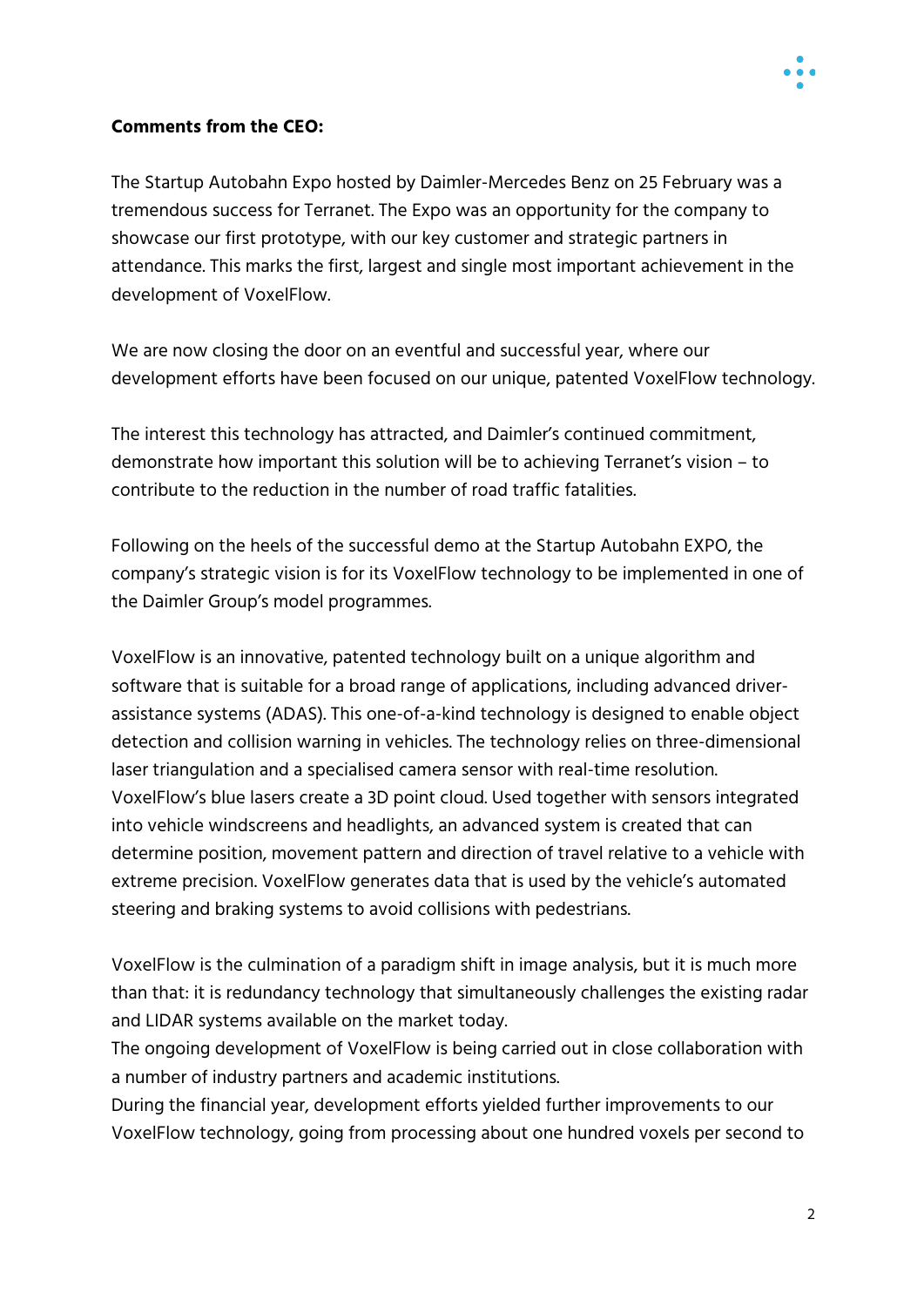

processing almost 250 kilo-voxels per second. By the end of the next financial year, the goal is for VoxelFlow to be able to process over one mega-voxel per second. We have our sights on a number of application areas for VoxelFlow beyond ADAS, including vehicle infotainment systems.

The pandemic continues to put a couple of other business opportunities on hold, including the Imagineering project with Walt Disney. We are confident that this project will come to fruition and will ultimately be completed in its entirety.

Terranet's in-depth collaboration with the management consulting firm Afry puts us in a strong position to take on broader assignments and expand our operations further in the service business segment.

Terranet is excited to welcome a new management team with Michaela Berglund stepping in as CMO, Johan Wångblad as CFO, Simon Morris as VP Sales and new Chairman of the Board Göran Janson. The 2020 financial year also saw the company welcome two new major long-term owners.

The company's operations are now being scaled up on several levels. This primarily involves the recruitment of top talent to ensure that our established development plan can be achieved.

We are extremely pleased with the trust our investors placed in us this year. Through the issue carried out last spring with the redemption of warrants in the autumn, the company raised approximately MSEK 70 in 2020, which will ensure the company has the capital it needs to scale up its operations.

Going forward, we are very optimistic that we will sign additional agreements with some of the leading actors in the industry. We would like to thank all of our partners and employees for being part of what has proven to be yet another eventful year for Terranet.

Pär-Olof Johannesson CEO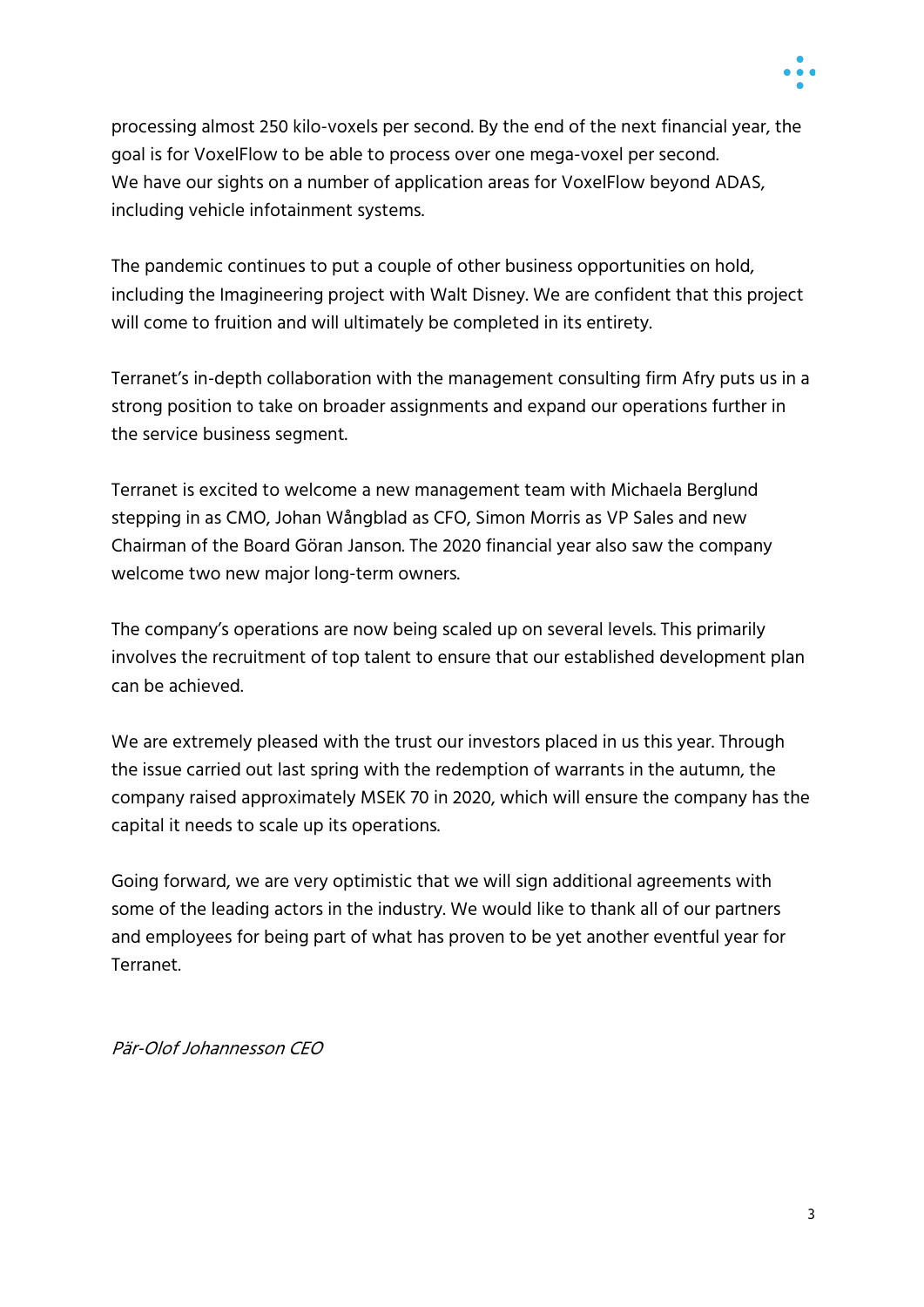### **Significant events during the period**

Warrant series 1, TO1 B was released with a subscription price of SEK 0.72. Series TO1 B was subscribed at 94%, which provided a capital infusion of MSEK 34.2 after issue costs.

On 20 October, an MOU was signed with Daimler in relation to the development of AD and ADAS systems.

On 12 November, Terranet announced the appointment of a new CFO. Johan Wångblad, who formally started 1 December, joins the Terranet team after many years at Volvo Cars.

On 16 November, an LOI was signed with the management consulting firm AFRY, initiating a collaboration on camera sensor development within AD and ADAS systems.

During the quarter the Company has renegotiated the agreement with Gerhard Dirk Smits regarding VoxelFlow IP Which significantly strengthens Terranets position regarding these rights and enhances the long term value. In short the license now is exclusive, global applicable for "Automotive and Transportation". It is not limited in time and now with a compensation level to Mr Smits that at commercialization will be low single digit numbers in royalty.

## **Significant events after the close of the period**

On 8 January, Terranet announced its first order from Daimler for € 31,000.

On 15 January, the convertible loan signed in January 2019 was paid in full.

On 9 February 9, Terranet announced that it will be presenting at StartUp Autobahn. StartUp Autobahn is an annual event held in Stuttgart and is a collaboration between Plug & Play, Daimler, Porsche and Bosch. The actual event was held on 25 February, and Terranet was on site to showcase the latest technical advancements in its VoxelFlow technology in collaboration with Daimler.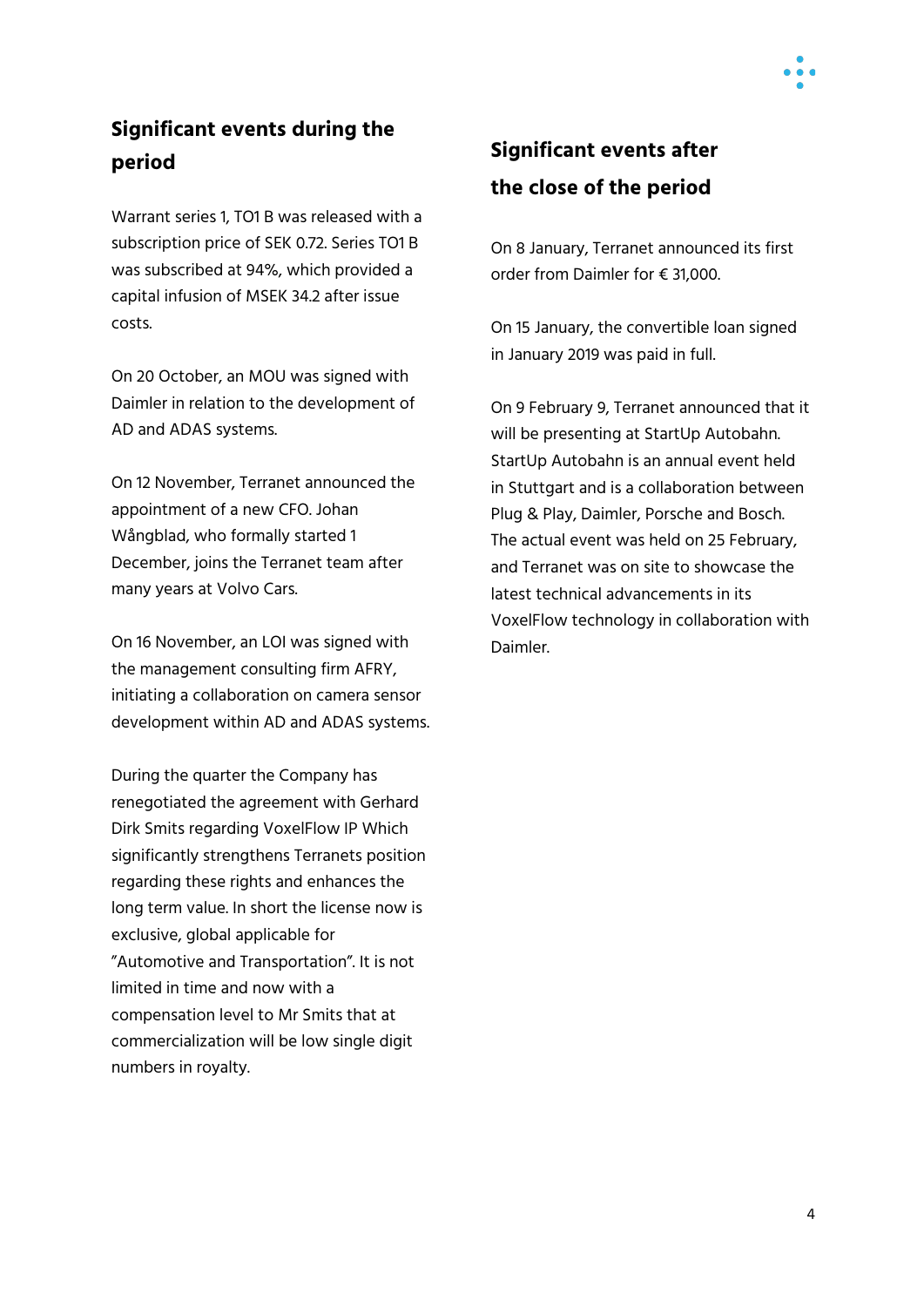

### **Operations and notes**

Terranet develops software for advanced driver-assisted systems (ADAS) and autonomous vehicles.

### **Business strategy**

Terranet works to bring in licensing and royalty revenue through contracts with customers who have volume products in advanced driver-assistance systems (ADAS) and self-driving cars. In order to secure these contracts, Terranet is currently engaged in a development process on behalf of its customers to adapt the software to the customers' products.

### **Operations**

Terranet also develops technology for three-dimensional image analysis for the identification of moving objects in potentially dangerous traffic situations that humans fail to see. The system is called VoxelFlow, which uses three event-based cameras, making it unique from the RGB camera systems that are commonly used in vehicles today. These technologies enable the proper function of active safety features, such as collision warning systems. Terranet's operations are focused on advanced driver support and self-driving vehicles. The company also develops collision-warning software and algorithms for positioning using 5G technology, as well as for communication between vehicles and between vehicles and other objects, so-called V2X.

Read more at www.terranet.se

Terranet Holding AB (publ) corp. i.d. no. 556707-2128 Mobilvägen 10, 223 62 Lund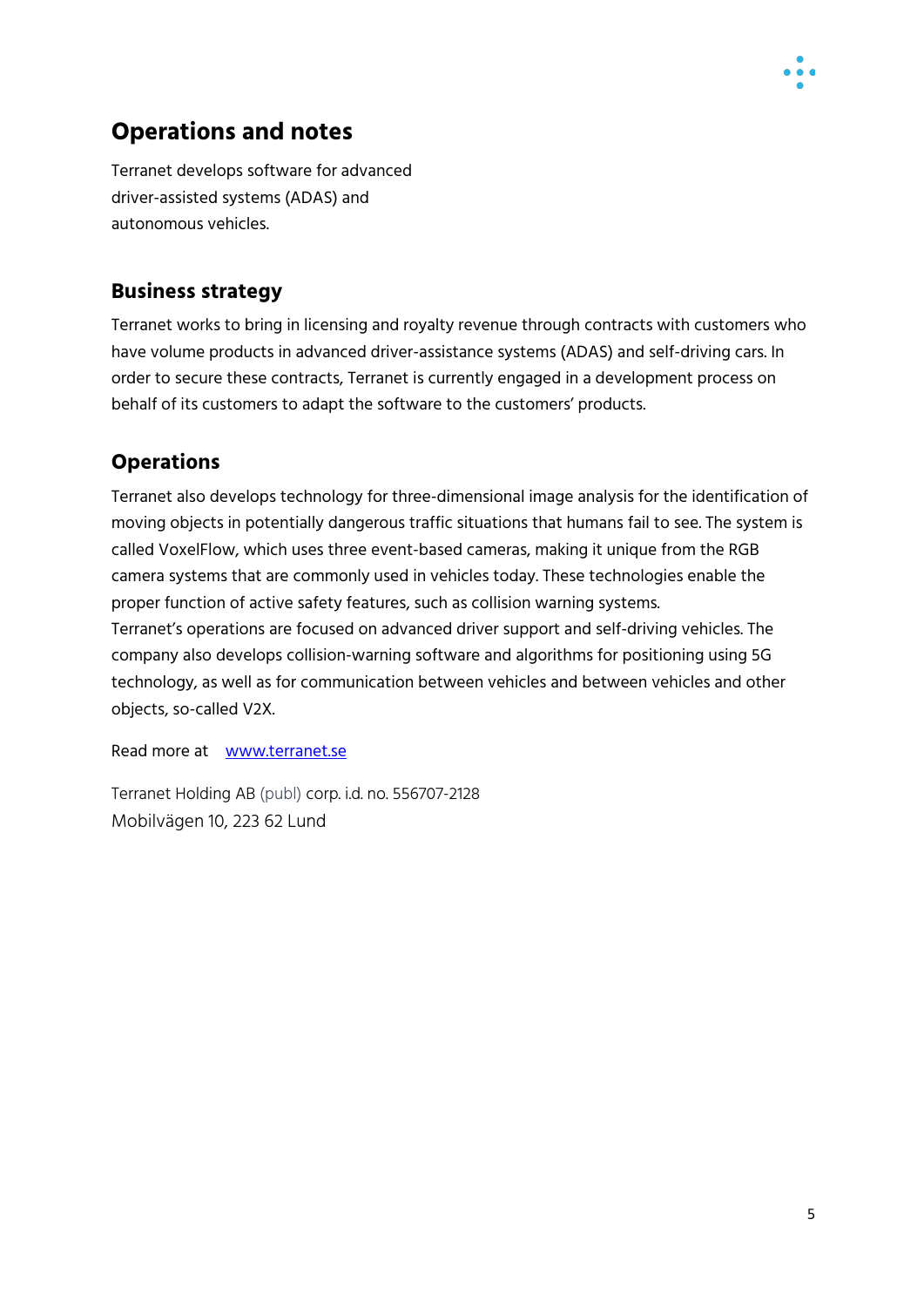



#### **Staff**

As of 31 December 2020, the number of employees in the Group was 10 (10). Temporary staff and staff on parental leave have been excluded.

### **Risks and uncertainties**

Significant risks and uncertainties are described in the company's annual report for 2019. The company currently has a negative cash flow from operations and considering the capital that will be raised from warrants of series 2020:2 and 2020:3 in 2021, the current business plan and the company's planned investments, the existing working capital is deemed to be sufficient for more than 12 months.

#### **The parent company**

Terranet Holding AB (publ), having corporate identification number, 556707- 2128, is a limited company registered in Sweden with its registered office in Lund. The company's B shares are listed on Nasdaq First North Premier Growth Market. The address of the main office is, Mobilvägen 10, 223 62 Lund.

During the 2020 financial year, a shareholders' contribution to Terranet AB of SEK 30,100 thousand was made. As a result of measures taken, including the

shareholders' contribution, depreciation was carried out in Q1, amounting to SEK 27,000 thousand after valuation. Depreciation is based on the market value of the Terranet Group as of 31 March. As of 31 December, the market value exceeds the book value of Terranet AB.

The parent company leads and administrates operations and financing activities and does not conduct any operating activities; reference is therefore made to information for the group in general.

### **Accounting principles**

The consolidated financial statements for Terranet Holding AB (publ.) have been established in accordance with International Financial Reporting Standards (IFRS) as adopted by the EU, the Swedish Annual Accounts Act (ÅRL) and Swedish Financial Reporting Board's recommendations RFR 1 "Supplementary accounting rules for groups". The parent company's financial reports have been established in accordance with the Swedish Annual Accounts Act and RFR 2, "Accounting for Legal Entities".

The parent company applies the same accounting principles as the group, where applicable.

This interim report has been prepared in accordance with IAS 34 "Interim Financial Reporting".

Disclosures required under IAS 34 are provided in notes and elsewhere in the interim report.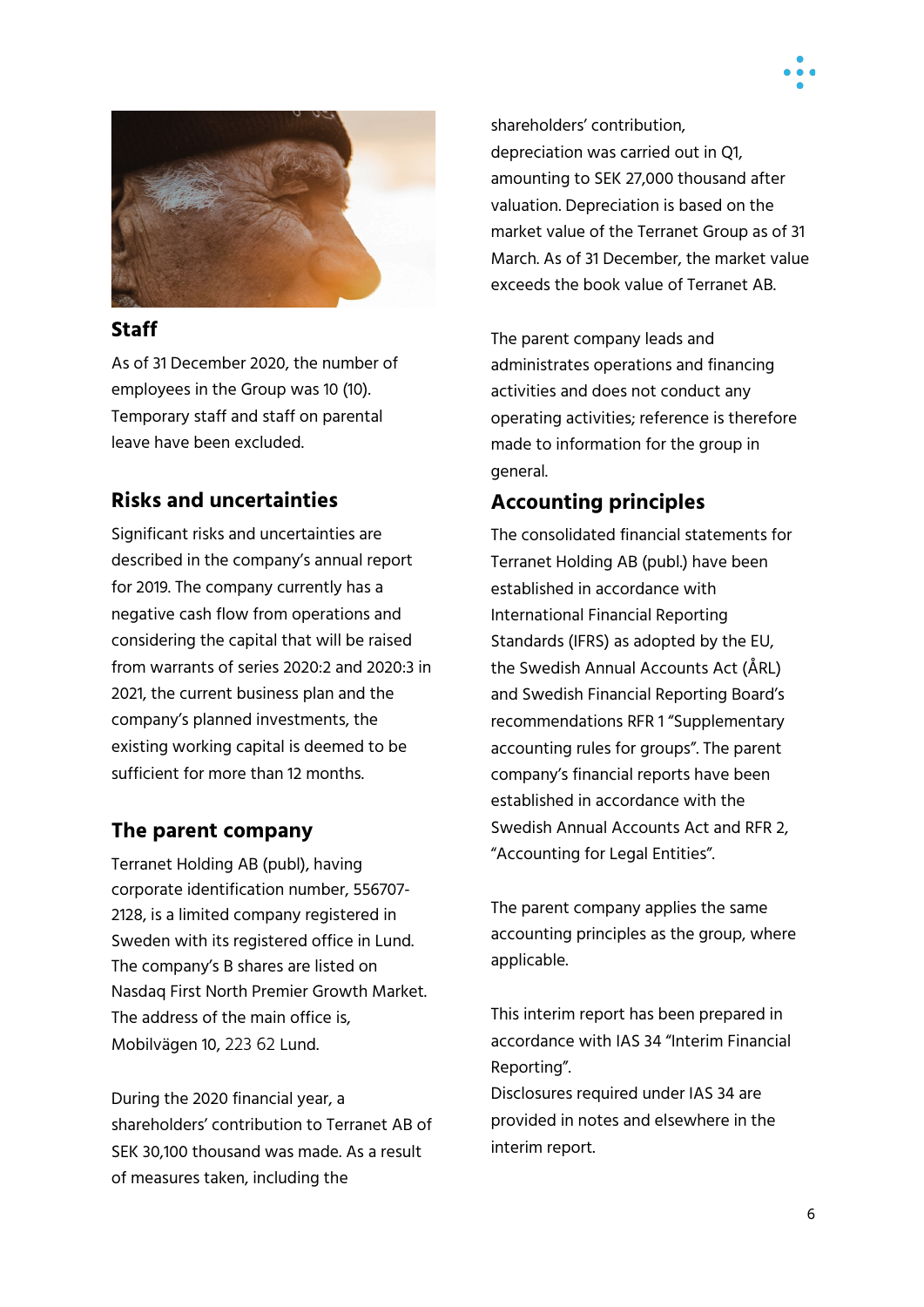

The accounting principles and calculation methods applied are in agreement with

### **Equity**

As of the beginning of the period, the number of shares amounted to 50,502,653. The preferential rights issue registered in July raised MSEK 40.4 (MSEK 27.9 after share issue costs) in equity and increased the number of shares by 101,005,306.

The company carried out a directed share issue in July by offsetting the guarantee compensation to the guarantors in the preferential rights issue. The new share issue contributed MSEK 7.2 in equity and increased the number of shares by 17,994,918.

In October, warrants of series TO1 B were exercised at approximately 94%, which raised MSEK 32.4 after issue costs and increased the total number of shares by 47,503,386.

The total number of shares after these issues amounts to 217,006,263. The average number of shares for the year amounts to 128,172,645 (28,032 165) and 196,352,617 (38,886,335) for Q4.

#### **Warrants**

The subscription of B shares through warrants of series 2020:2 will occur from 8 March 2021 to 19 March 2021. Each warrant of series 2020:1 entitles the holder to the subscription of one (1) new B share in the company against cash payment

those described in the annual report for 2019.

corresponding to 70 percent of the volume-weighted average price of the company's share on Nasdaq First North Premier Growth Market between 22 February 2021 to 05 March 2021, however, no less than the value corresponding to the quota value for TerraNet's share during the subscription period and a maximum of SEK 0.80 per B share. In the event of full exercise of all warrants of series 2020:2, the company can expect to raise a maximum of an additional MSEK 40.4.

The subscription of B shares through warrants of series 2020:3 will occur from 23 August 2021 to 3 September 2021. Each warrant of series 2020:3 entitles the holder to the subscription of one (1) new B share in the company against cash payment corresponding to 70 percent of the volume-weighted average price of the company's share on Nasdaq First North Premier Growth Market between 09 August 2021 to 20 August 2021, however, no less than the value corresponding to the quota value for TerraNet's share during the subscription period and a maximum of SEK 0.80 per B share. In the event of full exercise of all warrants of series 2020:3, the company can expect to raise a maximum of an additional MSEK 40.4.

### **Transactions with related parties**

No significant transactions with related parties have been completed during the period.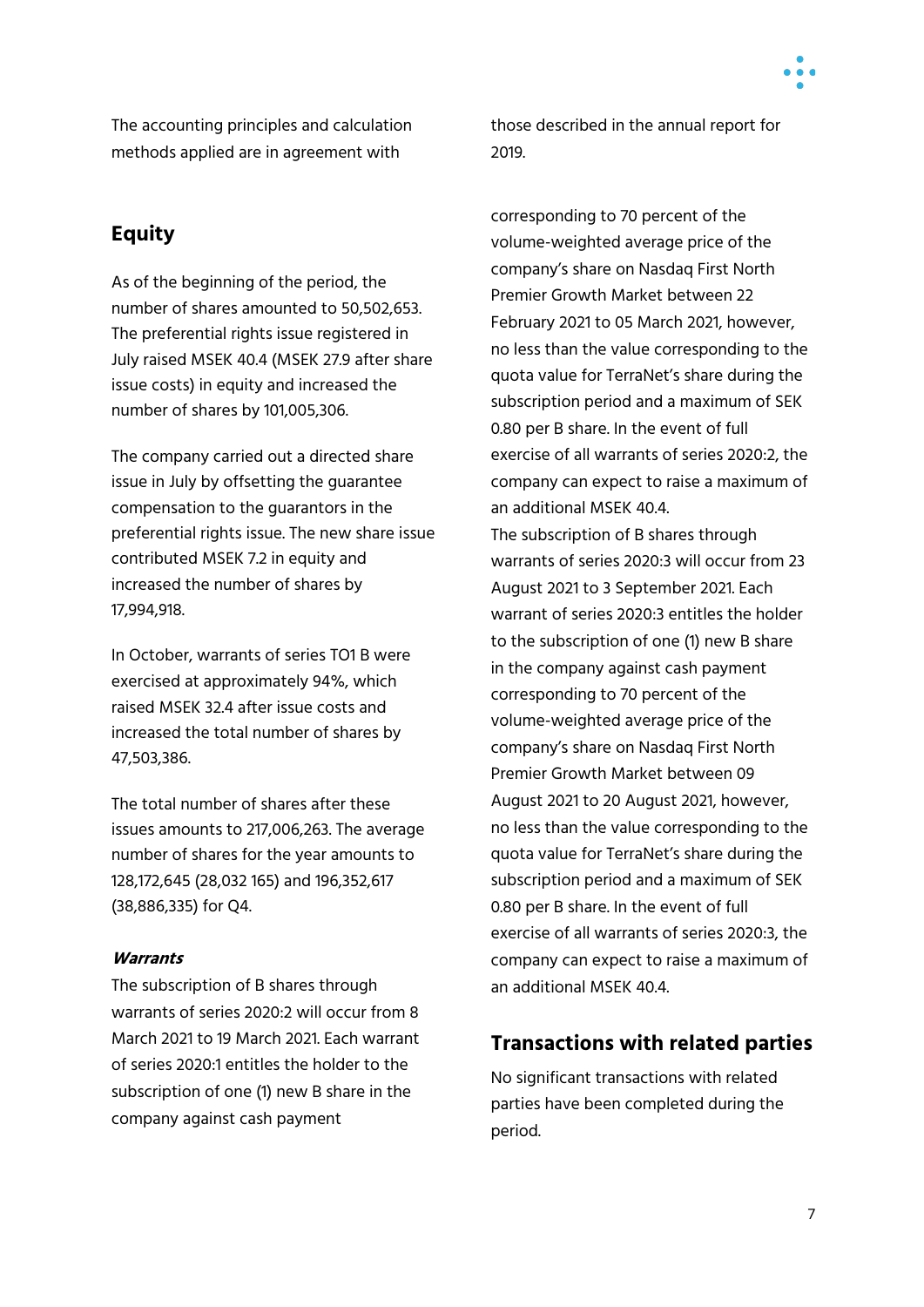### **Financial overview**

#### **Fourth quarter**

**1 October 2020 — 31 December 2020**

#### **Revenue**

Revenue for the quarter amounted to SEK 132 thousand (0). Revenue for the quarter consisted of contributions of SEK 110 thousand, exchange rate gains relating to operations of SEK 18 thousand and the result of the liquidation of the Indian subsidiary.

#### **Operating profit/loss**

Capitalised development costs amount to SEK 1,341 thousand (985) where SEK 624 thousand (417) is attributable to capitalised staff costs and the remainder is attributable to consulting costs.

Other external expenses were reduced by SEK 487 thousand, primarily due to lower travel costs and lower marketing costs as a result of the coronavirus pandemic, which slowed many activities.

Staff costs were reduced by SEK 800 thousand as a result of a reduced number of employees.

Operating profit/loss for the quarter amounted to SEK -9,426 thousand (-13,691). The result includes depreciation of right-ofuse assets (premises) of SEK 1,183 thousand. The depreciation is due to the premature termination of the lease. Depreciations for development projects amounted to SEK 0 thousand (3,372). Depreciations for development projects and patents amounted to SEK 40 thousand (585) and depreciations of right-of-use assets amounted to SEK 244 thousand (254).

#### **Financial income and costs**

Financial income primarily consists of interest income relating to the early termination of leases. Financial costs include right-of-use assets for remaining convertible loans and interest costs attributable to right-of-use assets.

#### **Taxes**

The Group's effective tax amounted to 0 (0) percent. The group has a substantial accumulated tax loss carry forward, however, no deferred tax assets are reported with respect to this.

#### **Profit/loss for the period**

Profit/loss for the period amounted to SEK - 9,535 thousand (-14,853). Diluted and undiluted earnings per share amounted to SEK -0.05 thousand (- 0.38).

#### **Cash flow**

Cash flow from operating activities amounted to SEK -7,005 thousand (-11,335). Cash flow from investment activities amounted to SEK -1,399 thousand (-1,206) and consists of SEK -1,342 thousand in capitalised development costs and SEK -57 thousand in capitalised patent costs. Cash flow from financing activities amounted to SEK 32,182 thousand (17,611). The proceeds from the issue upon exercise of warrants amounted to SEK 32,416 thousand after issue costs. Lease liability amortisation amounted to SEK 234 thousand (202).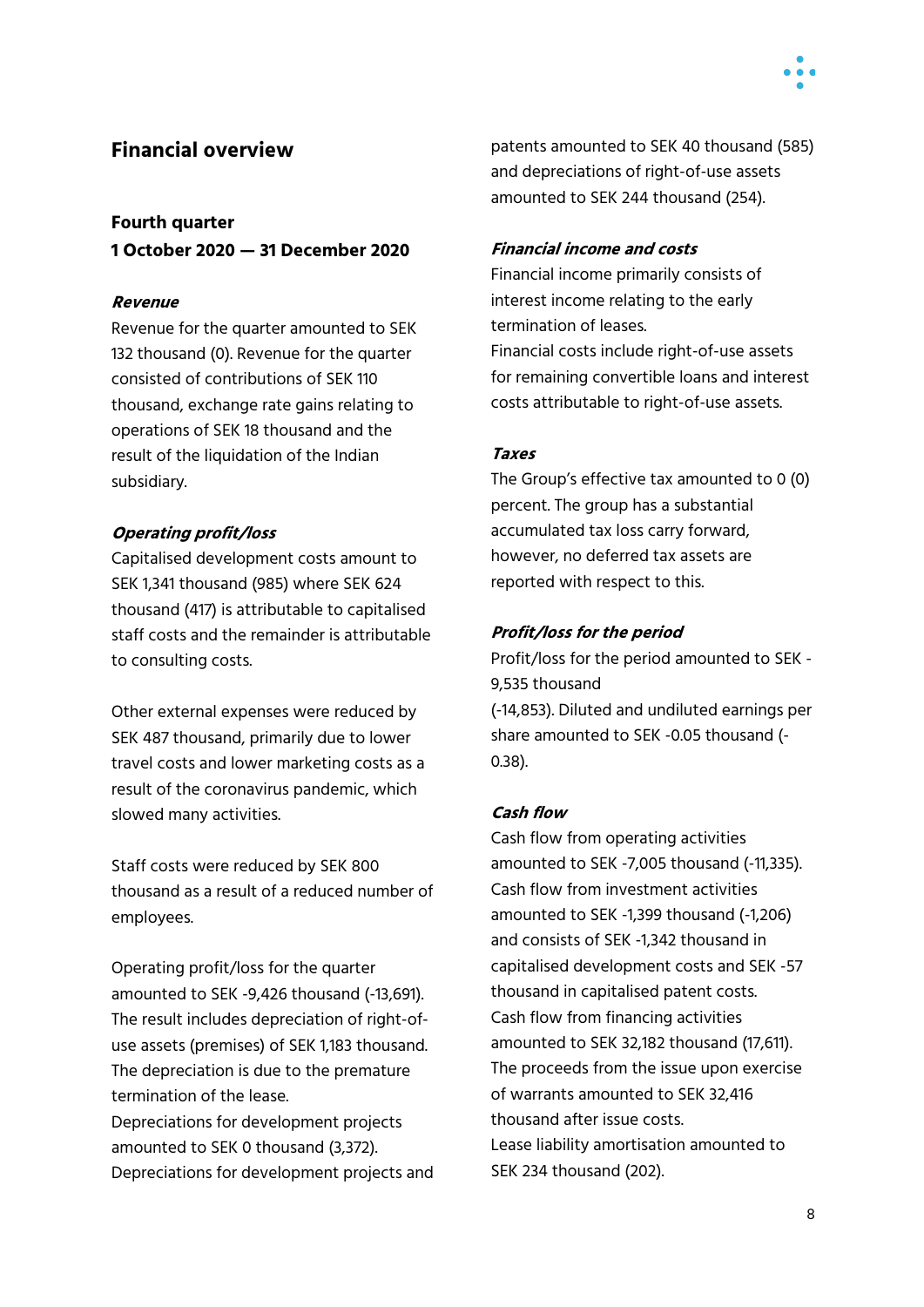#### **Full year**

#### **1 January 2020 — 31 December 2020 Revenue**

Revenue for the year amounted to SEK 847 thousand (824). Revenue amounts to SEK 481 thousand in compensation for development projects on behalf of customers, SEK 234 thousand in contributions from Vinnova, other contributions amounting to of SEK 110 thousand and other revenues of SEK 22 thousand.

#### **Operating profit/loss**

Work in progress for own account amounted to SEK 3,024 thousand (3,686) where SEK 1,487 thousand (1,528) is attributable to capitalised staff costs and the remainder is attributable to consulting costs.

The significant reduction in staff costs is a result of a reduced number of employees and short-term layoffs during the year.

Operating profit/loss for the financial year amounted to SEK -31,662 thousand (-42,194). The operating profit/loss includes depreciation of right-of-use assets amounting to SEK 1,183 thousand and depreciation of development projects and patents amounting to SEK 762 thousand (7,372). Depreciation for development projects and patents for the year amounted to SEK 187 thousand (2,308) and depreciation of right-of-use assets amounted to SEK 1,004 thousand (1,018).

#### **Financial income and costs**

Financial income primarily consists of interest income regarding the early termination of leases.

Financial expenses include interest costs for convertible loans as well as interest costs for the bridge loans taken in Q1 and Q2. Interest costs attributable to right-of-use assets amount to SEK 463 thousand (614) for the year.

#### **Taxes**

The Group's effective tax amounted to 0 (0) percent.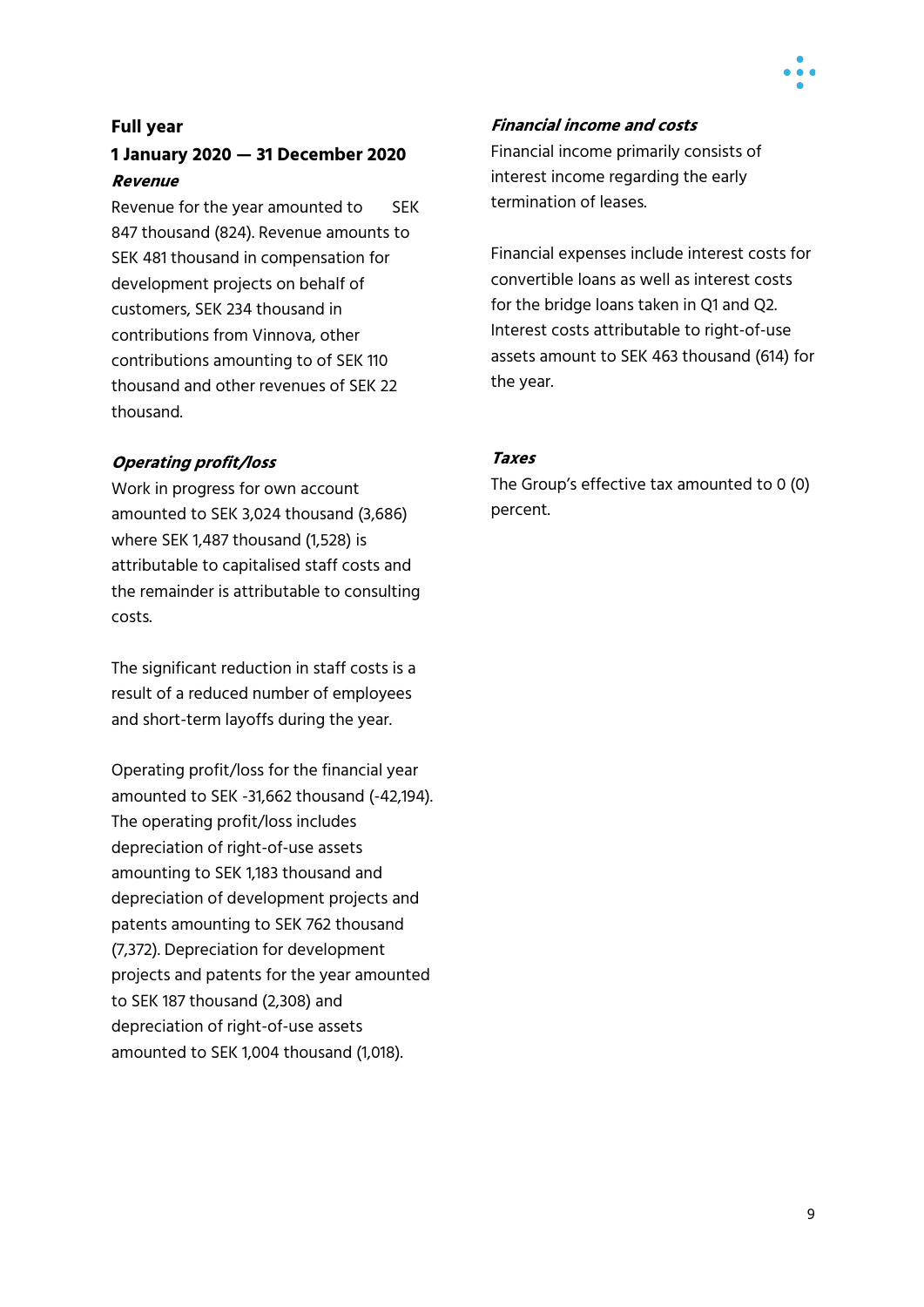

#### **Profit/loss for the year**

Profit/loss for the year amounted to SEK - 34,893 thousand (-46,676). Diluted and undiluted earnings per share amounted to SEK -0.27 (-1.67).

#### **Cash flow**

Cash flow from operating activities amounted to SEK -30,387 thousand (-35,171). Cash flow from investment activities amounted to SEK -3,212 thousand (-4,282) and consists of SEK -3,024 thousand in capitalised development costs and -188 in capitalised patent costs.

Cash flow from financing activities amounted to SEK 66,525 thousand (39,791). The distribution of cash flow can be found in the consolidated cash flow statement.

#### **Financial position and liquidity**

The equity/assets ratio was 72.2% (42.3) on 31 December 2020 and equity amounted to SEK 43,913 thousand (11,303). Total assets on 31 December 2020 amounted to SEK 60,792 thousand (26,354).

The carrying value of the group's interestbearing liabilities amounts to SEK 8,510 thousand (8,333), of which SEK 6,156 thousand (5,662) is in convertible loans and 2,354 (2,671) is in lease liabilities.

The nominal amount of the convertible loan, including accrued interest, is paid in full as of 15 January 2021. The total amount paid amounted to SEK 7,335 thousand.

At the end of the period, the group's cash and cash equivalents amounted to SEK 44,495 thousand (11,569).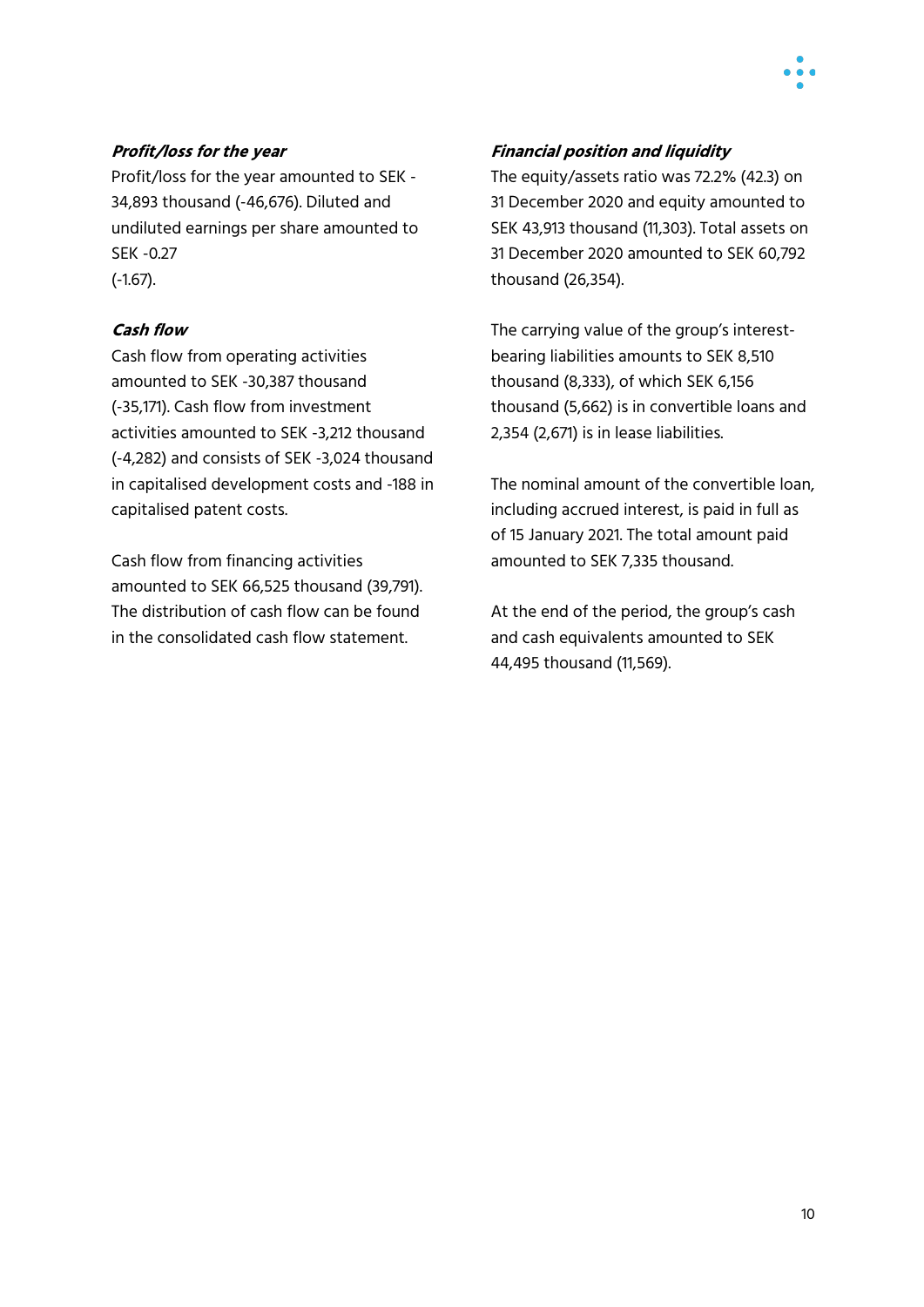

### **Key figures**

| (Amounts in TSEK unless otherwise                   |                                                                                                                                              |                                     |                                                                     |                                                                       |  |
|-----------------------------------------------------|----------------------------------------------------------------------------------------------------------------------------------------------|-------------------------------------|---------------------------------------------------------------------|-----------------------------------------------------------------------|--|
| indicated)                                          | 2020                                                                                                                                         | 2019                                | 2020                                                                | 2019                                                                  |  |
|                                                     | 3 months                                                                                                                                     | 3 months                            | 12 months                                                           | 12 months                                                             |  |
|                                                     | October-                                                                                                                                     | October-                            | January-                                                            | January-                                                              |  |
|                                                     | <b>December</b>                                                                                                                              | <b>December</b>                     | <b>December</b>                                                     | <b>December</b>                                                       |  |
|                                                     |                                                                                                                                              |                                     |                                                                     |                                                                       |  |
| Undiluted EPS (SEK)                                 | $-0.05$                                                                                                                                      | $-0.38$                             | $-0.27$                                                             | $-1.67$                                                               |  |
| Diluted EPS (SEK)                                   | $-0.05$                                                                                                                                      | $-0.38$                             | $-0.27$                                                             | $-1.67$                                                               |  |
| Number of shares on the balance sheet date          |                                                                                                                                              |                                     |                                                                     |                                                                       |  |
| prior to dilution                                   | 217,006 263                                                                                                                                  | 50,502 653                          | 217,006 263                                                         | 50,502 653                                                            |  |
| Number of shares on the balance sheet date          |                                                                                                                                              |                                     |                                                                     |                                                                       |  |
| after dilution                                      | 217,006 263                                                                                                                                  | 50,502 653                          | 217,006 263                                                         | 50,502 653                                                            |  |
| Weighted average number of shares before            |                                                                                                                                              |                                     |                                                                     |                                                                       |  |
| dilution                                            | 196,352 617                                                                                                                                  | 38,886 335                          | 128,172 645                                                         | 28,032 165                                                            |  |
| Weighted average number of shares after<br>dilution | 196,352 617                                                                                                                                  | 38,886 335                          | 128,172 645                                                         | 28,032 165                                                            |  |
|                                                     |                                                                                                                                              |                                     |                                                                     |                                                                       |  |
| Equity/asset ratio (%)                              | 72.2%                                                                                                                                        | 42.9%                               | 72.2%                                                               | 42.9%                                                                 |  |
|                                                     |                                                                                                                                              |                                     |                                                                     |                                                                       |  |
| Operating profit/loss                               | $-9,426$                                                                                                                                     | $-13,691$                           | $-31,662$                                                           | $-42,194$                                                             |  |
|                                                     |                                                                                                                                              |                                     |                                                                     |                                                                       |  |
| <b>EBITDA</b>                                       | $-7,959$                                                                                                                                     | $-9,734$                            | $-28,526$                                                           | $-32,514$                                                             |  |
|                                                     |                                                                                                                                              |                                     |                                                                     |                                                                       |  |
|                                                     |                                                                                                                                              |                                     |                                                                     |                                                                       |  |
| <b>Definitions</b>                                  |                                                                                                                                              |                                     |                                                                     |                                                                       |  |
| <b>Undiluted EPS</b>                                |                                                                                                                                              |                                     | The profit/loss after tax for the period attributable to the parent |                                                                       |  |
|                                                     |                                                                                                                                              |                                     |                                                                     | company's shareholders divided by the weighted average of outstanding |  |
|                                                     | shares during the period                                                                                                                     |                                     |                                                                     |                                                                       |  |
| <b>Diluted EPS</b>                                  |                                                                                                                                              |                                     |                                                                     |                                                                       |  |
|                                                     | The profit/loss after tax for the period attributable to the parent<br>company's shareholders divided by the weighted average of outstanding |                                     |                                                                     |                                                                       |  |
|                                                     | shares during the period plus shares that are added if all potential shares                                                                  |                                     |                                                                     |                                                                       |  |
|                                                     | which can cause a dilutive effect are converted into shares. If the result is                                                                |                                     |                                                                     |                                                                       |  |
|                                                     | negative, the dilutive effect is not factored into the calculation, as this                                                                  |                                     |                                                                     |                                                                       |  |
|                                                     | would mean that earnings per share would improve. Only option                                                                                |                                     |                                                                     |                                                                       |  |
|                                                     | programmes with an issue price below the average share price for the                                                                         |                                     |                                                                     |                                                                       |  |
|                                                     |                                                                                                                                              | period can cause a dilutive effect. |                                                                     |                                                                       |  |
|                                                     |                                                                                                                                              |                                     |                                                                     |                                                                       |  |

Number of shares after dilution Only option programmes with an issue price below the share price on the balance sheet date/average share price for the period can cause a dilutive effect. Equity/asset ratio Equity at the close of the period as a percent of total assets at the close of the period

Earnings before interest and taxes (EBIT) Profit/loss before financial items and tax EBITDA Earnings before interest and taxes (EBIT), before depreciation and writeoffs on tangible and intangible assets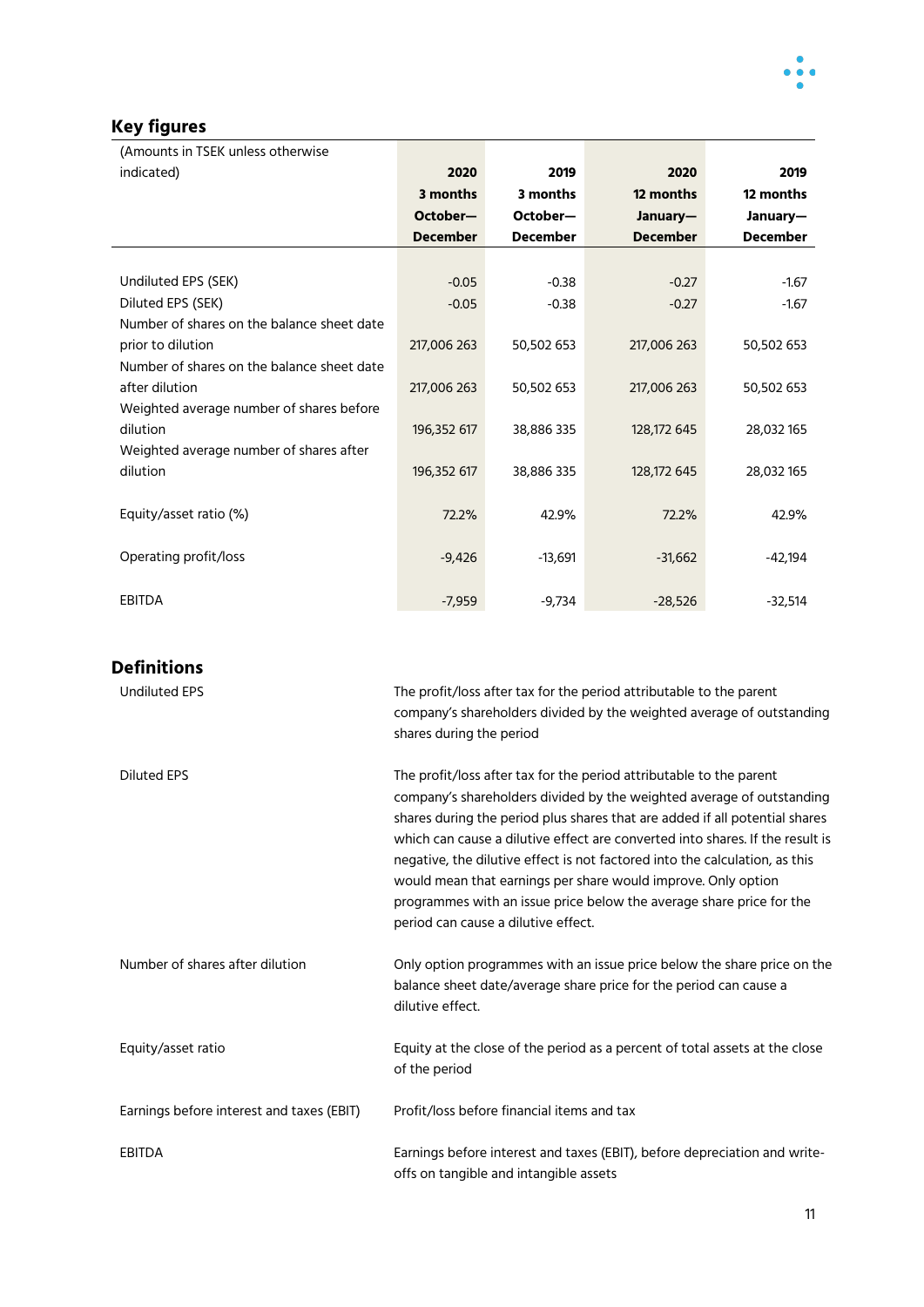

### **Summary consolidated income statement**

|                                                        | 2020                | 2019            | 2020            | 2019            |
|--------------------------------------------------------|---------------------|-----------------|-----------------|-----------------|
|                                                        | 3 months            | 3 months        | 12 months       | 12 months       |
| (Amount in SEK thousands)                              | October-            | October-        | January-        | January-        |
|                                                        | <b>December</b>     | <b>December</b> | <b>December</b> | <b>December</b> |
|                                                        |                     |                 |                 |                 |
| Other operating revenue                                | 132                 | $\mathbf 0$     | 847             | 824             |
| Work in progress for own account                       | 1,341               | 985             | 3,024           | 3,686           |
|                                                        |                     |                 |                 |                 |
| Operating expenses                                     |                     |                 |                 |                 |
| Other external expenses                                | $-5,931$            | $-6,418$        | $-20,544$       | $-20,469$       |
| Staff costs                                            | $-3,501$            | $-4,301$        | $-11,853$       | $-16,555$       |
| Depreciation and write-offs of tangible and intangible |                     |                 |                 |                 |
| fixed assets                                           | $-1,467$            | $-3,957$        | $-3,136$        | $-9,680$        |
| <b>Operating profit/loss</b>                           | $-9,426$            | $-13,691$       | $-31,662$       | $-42,194$       |
|                                                        |                     |                 |                 |                 |
|                                                        |                     |                 |                 |                 |
| Financial income                                       | 381                 | 16              | 381             | 20              |
| Financial expenses                                     | $-490$              | $-1,178$        | $-3,612$        | $-4,502$        |
| Profit/loss before tax                                 | $-9,535$            | $-14,853$       | $-34,893$       | $-46,676$       |
|                                                        |                     |                 |                 |                 |
|                                                        |                     |                 |                 |                 |
| Tax on profit/loss for the period                      | $\mathsf{O}\xspace$ | $\circ$         | 0               | 0               |
| Profit/loss for the period attributable to the parent  | $-9,535$            | $-14,853$       | $-34,893$       | $-46,676$       |
| company's shareholders                                 |                     |                 |                 |                 |
|                                                        |                     |                 |                 |                 |
| Profit/loss for the period attributable to the parent  |                     |                 |                 |                 |
| company's shareholders in SEK                          |                     |                 |                 |                 |
| <b>Undiluted EPS</b>                                   | $-0.05$             | $-0.38$         | $-0.27$         | $-1.67$         |
| <b>Diluted EPS</b>                                     | $-0.05$             | $-0.38$         | $-0.27$         | $-1.67$         |
|                                                        |                     |                 |                 |                 |

### **Consolidated statement of comprehensive income**

|                                                  | 2020            | 2019            | 2020            | 2019            |
|--------------------------------------------------|-----------------|-----------------|-----------------|-----------------|
|                                                  | 3 months        | 3 months        | 12 months       | 12 months       |
| (Amount in SEK thousands)                        | October-        | October-        | January-        | January-        |
|                                                  | <b>December</b> | <b>December</b> | <b>December</b> | <b>December</b> |
| Profit/loss for the period                       | $-9,535$        | $-14.853$       | $-34.893$       | $-46,676$       |
| Other comprehensive income                       | 4               | 0               | 4               | 0               |
| Comprehensive income for the period attributable | $-9,531$        | $-14.853$       | $-34,889$       | -46,676         |
| to the parent company's shareholders             |                 |                 |                 |                 |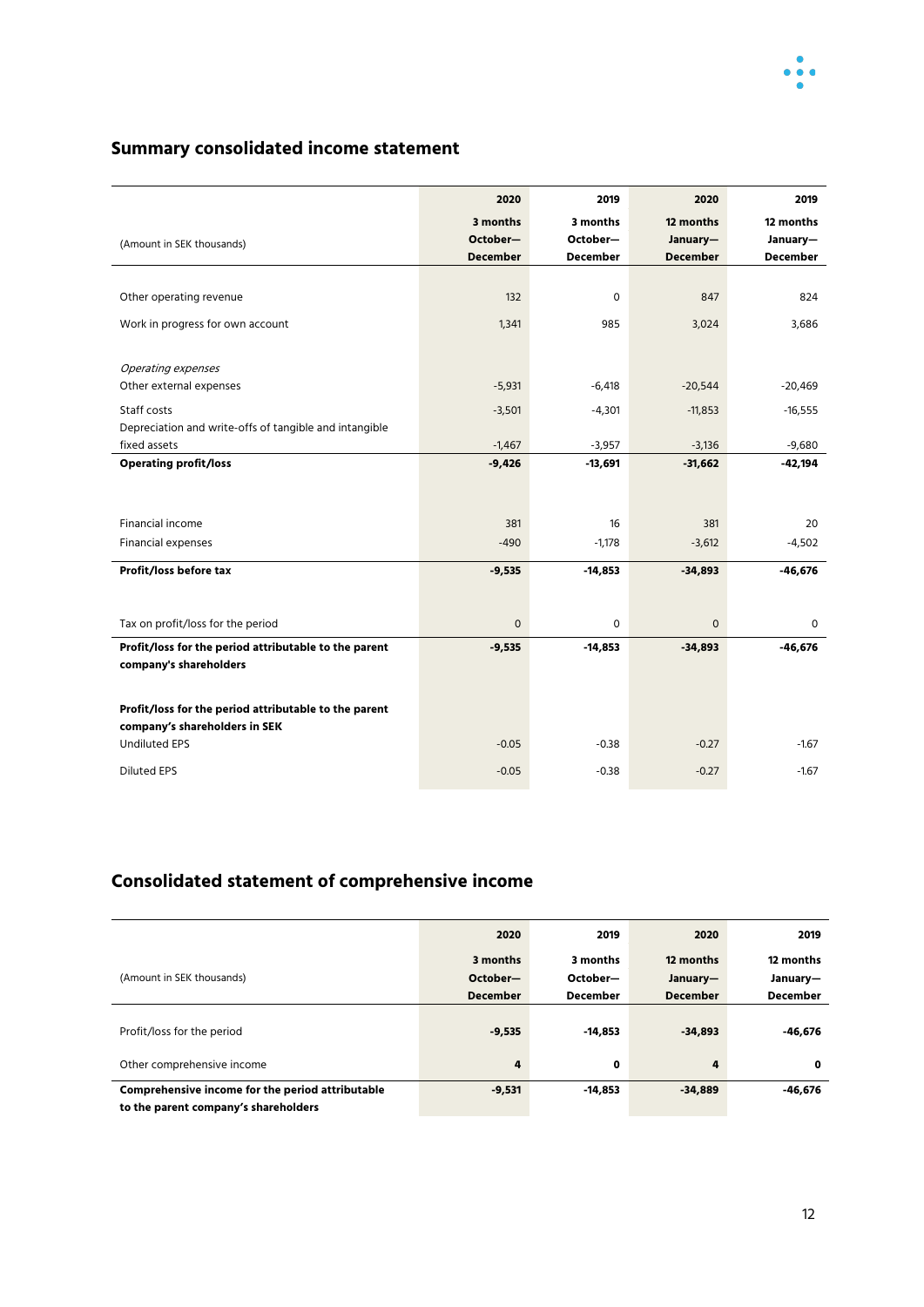

### **Summary consolidated statement of financial position**

| (Amount in SEK thousands                                 | 31/12/2020       | 31/12/2019      |
|----------------------------------------------------------|------------------|-----------------|
| <b>ASSETS</b>                                            |                  |                 |
| <b>Fixed assets</b>                                      |                  |                 |
| Intangible Assets                                        |                  |                 |
| Capitalised development costs                            | 10,262           | 7,438           |
| Patents and trademarks                                   | 2,046            | 2,607           |
|                                                          |                  |                 |
| Property, plant and equipment                            |                  |                 |
| Right-of-use assets                                      | 2,362            | 2,466           |
| <b>Total fixed assets</b>                                | 14,670           | 12,511          |
|                                                          |                  |                 |
| <b>Current assets</b>                                    |                  |                 |
| Accounts receivables<br>Other receivables                | $\circ$          | 0               |
|                                                          | 897<br>730       | 1,050           |
| Prepaid expenses and accrued revenue                     |                  | 1,224<br>11,569 |
| Cash and cash equivalents<br><b>Total current assets</b> | 44,495<br>46,121 | 13,843          |
|                                                          |                  |                 |
| <b>TOTAL ASSETS</b>                                      | 60,792           | 26,354          |
| <b>EQUITY AND LIABILITIES</b>                            |                  |                 |
| <b>Equity</b>                                            |                  |                 |
| Share capital                                            | 2,170            | 50,503          |
| Other capital contribution                               | 319,729          | 293,287         |
| <b>Translation reserve</b>                               | $\mathbf 0$      | $-4$            |
| Profit/loss carried forward                              | $-243,097$       | $-285,807$      |
| Comprehensive income for the period                      | $-34,889$        | -46,676         |
| Equity attributable to the parent company's shareholders | 43,913           | 11,303          |
|                                                          |                  |                 |
| <b>Long-term liabilities</b>                             |                  |                 |
| Convertible loans                                        | $\mathbf 0$      | 5,662           |
| Lease liabilities                                        | 1,742            | 1,547           |
| <b>Total long-term liabilities</b>                       | 1,742            | 7,209           |
| <b>Current liabilities</b>                               |                  |                 |
| Convertible loans                                        | 6,156            | 0               |
| Lease liabilities                                        | 612              | 1,124           |
| Accounts payable                                         | 2,103            | 2,787           |
| Other liabilities                                        | 2,116            | 410             |
| Accrued expenses and prepaid income                      | 4,150            | 3,521           |
| <b>Total current liabilities</b>                         | 15,137           | 7,842           |
|                                                          |                  |                 |
| TOTAL EQUITY AND LIABILITIES                             | 60,792           | 26,354          |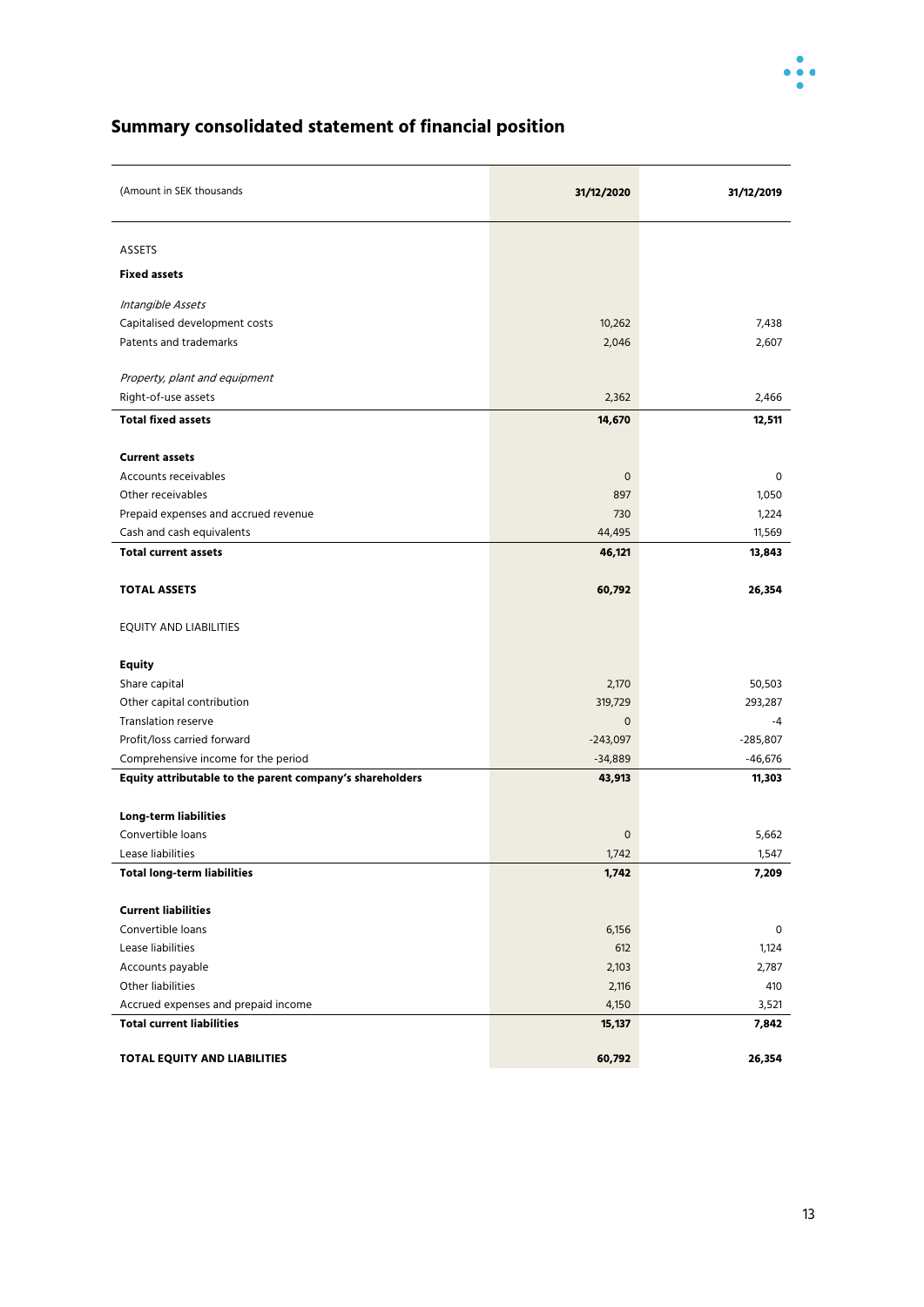

### **Summary consolidated statement of changes in equity**

|                                         | Attributable to the parent company's shareholders |            |  |
|-----------------------------------------|---------------------------------------------------|------------|--|
|                                         | 31/12/2020                                        | 31/12/2019 |  |
| <b>Opening balance</b>                  | 11,303                                            | 22,805     |  |
| Profit/loss for the period              | $-34.893$                                         | $-46.676$  |  |
| Other comprehensive income              | $\overline{4}$                                    | 0          |  |
| New cash issue                          | 72,949                                            | 41,705     |  |
| New share issue through debt conversion | 8,854                                             | 848        |  |
| Issue of convertible liabilities        | 0                                                 | 922        |  |
| Issue costs                             | $-14.304$                                         | $-8,301$   |  |
|                                         |                                                   |            |  |
| <b>Closing balance</b>                  | 43,913                                            | 11,303     |  |

### **Summary consolidated cash flow statement**

|                                                      | 2020                | 2019      | 2020            | 2019      |
|------------------------------------------------------|---------------------|-----------|-----------------|-----------|
|                                                      | 3 months            | 3 months  | 12 months       | 12 months |
| (Amount in SEK Thousands                             | October-            | October-  | January-        | January-  |
|                                                      | <b>December</b>     | December  | <b>December</b> | December  |
| <b>Operating activities</b>                          |                     |           |                 |           |
| Operating profit/loss                                | $-9,426$            | $-13,691$ | $-31,662$       | $-42,194$ |
| Adjustments for items not included in the cash flow: |                     |           |                 |           |
| Depreciation and write-offs                          | 1,467               | 3,957     | 3,136           | 9,680     |
| Interest received                                    | 30                  | 16        | 30              | 20        |
| Paid interest and other financial expenses           | $-111$              | $-1,487$  | $-2,472$        | $-3.785$  |
|                                                      |                     |           |                 |           |
| <b>Cash flow from operations</b>                     | $-8,040$            | $-11,205$ | $-30,968$       | -36,279   |
| before changes in working capital                    |                     |           |                 |           |
|                                                      |                     |           |                 |           |
| Changes in working capital                           |                     |           |                 |           |
| Changes in operating receivables                     | 31                  | $-138$    | 647             | 1,325     |
| Change in operating liabilities                      | 1,004               | 8         | $-66$           | $-217$    |
| <b>Cash flow from operations</b>                     |                     |           |                 |           |
|                                                      | $-7,005$            | $-11,335$ | $-30,387$       | $-35,171$ |
| <b>Investing activities</b>                          |                     |           |                 |           |
| Capitalisation of development costs                  | $-1,342$            | -984      | $-3,024$        | $-3,686$  |
| Capitalisation of patents and trademarks             | $-57$               | $-222$    | $-188$          | $-596$    |
|                                                      |                     |           |                 |           |
| <b>Cash flow from investing activities</b>           | $-1,399$            | $-1,206$  | $-3,212$        | -4,282    |
| <b>Financing activities</b>                          |                     |           |                 |           |
| New share issue                                      | 34,202              | 41,705    | 72,949          | 41,705    |
| Issue costs                                          | $-1,786$            | $-8,272$  | $-7,108$        | $-8,301$  |
| Convertible loans                                    | $\mathbf 0$         | $\Omega$  | $\mathbf 0$     | 8,198     |
| Loans taken                                          | $\mathbf 0$         | 0         | 11,900          | 15,620    |
| Repaid convertible loans                             | $\mathsf{O}\xspace$ | 0         | $\mathsf{o}$    | $-1,000$  |
| Repaid loans                                         | $\mathbf 0$         | $-15,620$ | $-10,245$       | $-15,620$ |
| Amortisation of lease liabilities                    | $-234$              | $-202$    | $-971$          | $-811$    |
|                                                      |                     |           |                 |           |
| <b>Cash flow from financing activities</b>           | 32,182              | 17,611    | 66,525          | 39,791    |
|                                                      |                     |           |                 |           |
| Cash flow for the period                             | 23,778              | 5,070     | 32,926          | 338       |
| Cash and cash equivalents at the start of the period | 20,717              | 6,499     | 11,569          | 11,231    |
| Cash and cash equivalents at the close of the period | 44,495              | 11,569    | 44,495          | 11,569    |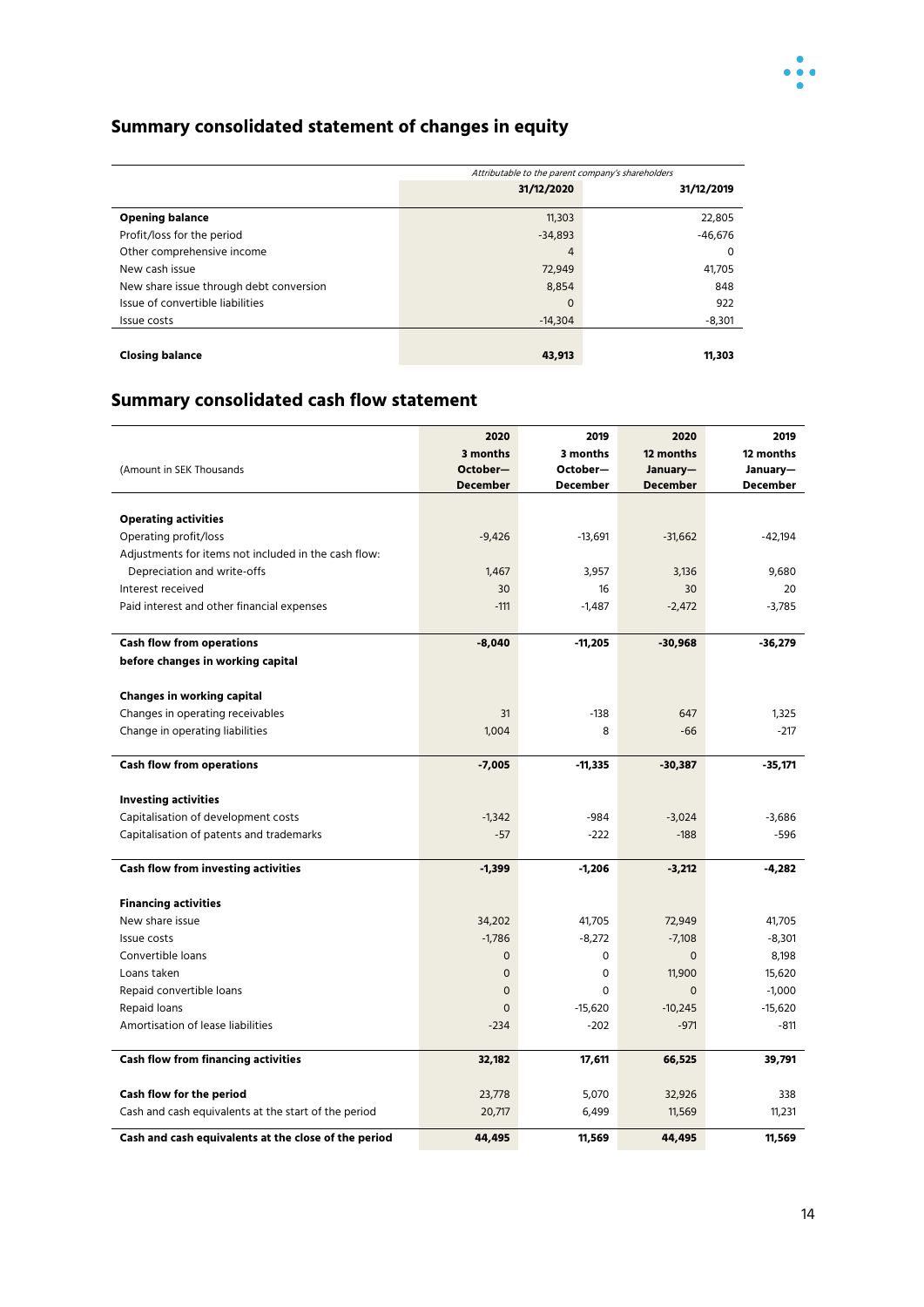

#### **Summary parent company income statement**

|                                           | 2020            | 2019            | 2020            | 2019            |
|-------------------------------------------|-----------------|-----------------|-----------------|-----------------|
|                                           | 3 months        | 3 months        | 12 months       | 12 months       |
| (Amount in SEK Thousands                  | October-        | October-        | January-        | January-        |
|                                           | <b>December</b> | <b>December</b> | <b>December</b> | <b>December</b> |
|                                           |                 |                 |                 |                 |
| Other operating revenue                   | $\mathbf 0$     | 0               | $\Omega$        | $\mathbf 0$     |
|                                           |                 |                 |                 |                 |
| Operating expenses                        |                 |                 |                 |                 |
| Other external expenses                   | $-406$          | $-844$          | $-2,265$        | $-2,371$        |
|                                           |                 |                 |                 |                 |
| <b>Operating profit/loss</b>              | $-406$          | $-844$          | $-2,265$        | $-2,371$        |
|                                           |                 |                 |                 |                 |
| Financial income                          | 29              | 16              | 29              | 20              |
| Depreciation of shares in group companies | $-71$           | $-4,612$        | $-27,071$       | $-62,112$       |
| <b>Financial expenses</b>                 | $-374$          | $-1,025$        | $-3,145$        | $-3,888$        |
| <b>Total financial items</b>              | $-418$          | $-5,621$        | $-30,187$       | -65,980         |
|                                           |                 |                 |                 |                 |
|                                           |                 |                 |                 |                 |
| Profit/loss before tax for the period     | $-824$          | $-6,465$        | $-32,452$       | -68,351         |
| Tax on profit/loss for the period         | $\Omega$        | 0               | $\Omega$        | $\Omega$        |
| Profit/loss for the period                | $-824$          | $-6,465$        | $-32,452$       | $-68,351$       |
|                                           |                 |                 |                 |                 |

### **Summary parent company statement of comprehensive income**

|                                     | 2020            | 2019            | 2020            | 2019            |
|-------------------------------------|-----------------|-----------------|-----------------|-----------------|
|                                     | 3 months        | 3 months        | 12 months       | 12 months       |
| (Amount in SEK Thousands)           | October-        | October-        | January-        | January-        |
|                                     | <b>December</b> | <b>December</b> | <b>December</b> | <b>December</b> |
|                                     |                 |                 |                 |                 |
| Profit/loss for the period          | $-824$          | $-6.465$        | $-32.452$       | $-68,351$       |
| Other comprehensive income          | $\mathbf 0$     | 0               | $\Omega$        | 0               |
| Comprehensive income for the period | $-824$          | $-6,465$        | $-32,452$       | $-68,351$       |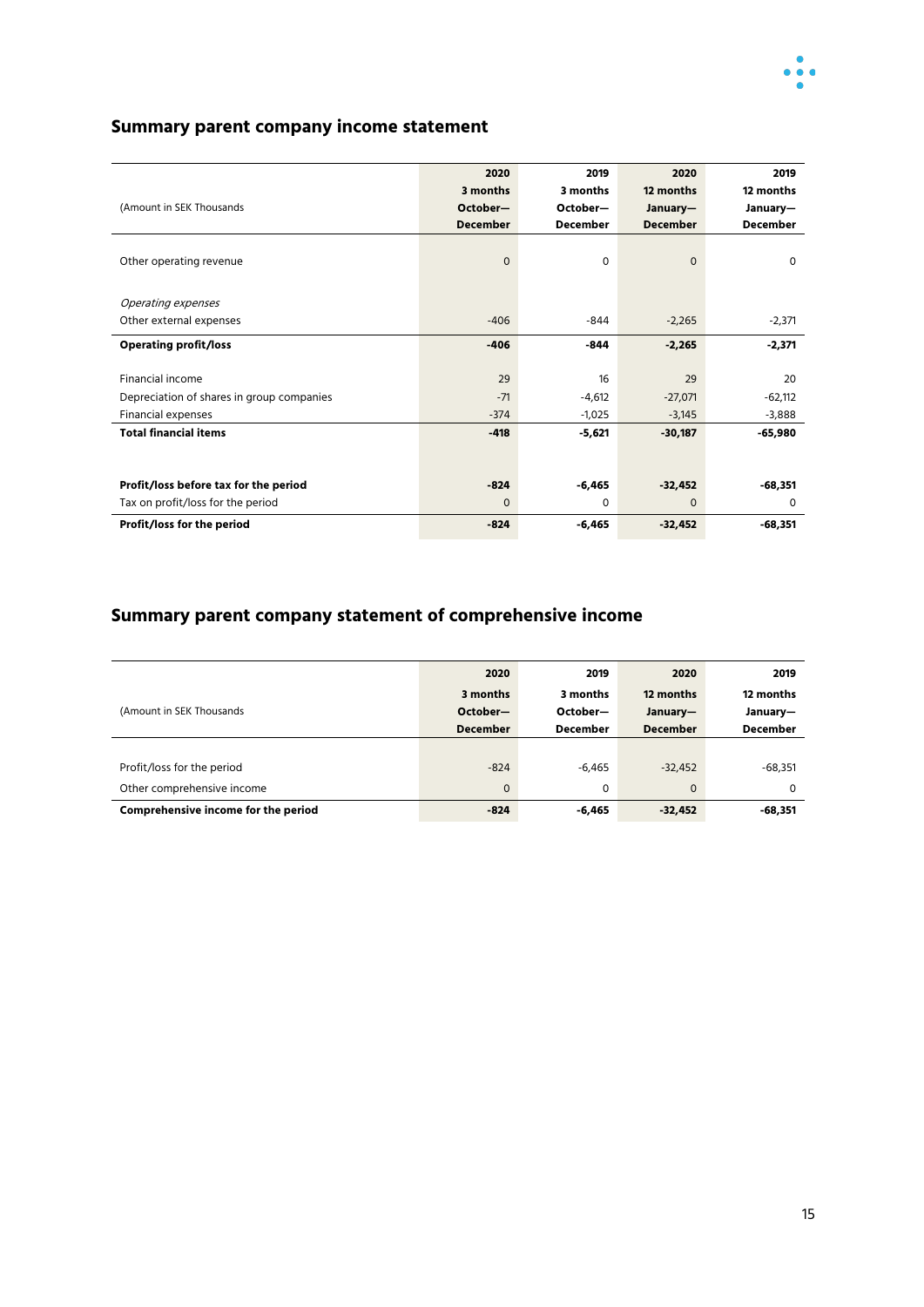

### **Summary parent company balance sheet**

| (Amount in SEK Thousands)                            | 31/12/2020          | 31/12/2019 |
|------------------------------------------------------|---------------------|------------|
|                                                      |                     |            |
| <b>ASSETS</b>                                        |                     |            |
| Financial assets                                     |                     |            |
| Shares in group companies                            | 56,733              | 53,703     |
| <b>Total fixed assets</b>                            | 56,733              | 53,703     |
| Current assets                                       |                     |            |
| Due from group companies                             | 30                  | 0          |
| Prepaid expenses and accrued revenue                 | 204                 | 145        |
|                                                      |                     |            |
| Cash on hand                                         | 42,766              | 10,064     |
|                                                      |                     |            |
| <b>Total current assets</b>                          | 43,000              | 10,209     |
|                                                      |                     |            |
| <b>Total assets</b>                                  | 99,733              | 63,912     |
|                                                      |                     |            |
| <b>EQUITY AND LIABILITIES</b>                        |                     |            |
|                                                      |                     |            |
| <b>EQUITY</b>                                        |                     |            |
| NON-RESTRICTED EQUITY                                |                     |            |
| Share capital                                        | 2,170               | 50,503     |
|                                                      |                     |            |
| NON-RESTRICTED EQUITY                                | 319,729             | 293,287    |
| Share premium reserve<br>Profit/loss carried forward | $-197,151$          | $-218,189$ |
| Profit/loss for the period                           | $-32,452$           | $-68,351$  |
|                                                      |                     |            |
| <b>Total equity</b>                                  | 92,296              | 57,250     |
|                                                      |                     |            |
| <b>LONG-TERM LIABILITIES</b>                         |                     |            |
| Convertible loans                                    | $\mathsf{O}\xspace$ | 5,662      |
| <b>Total long-term liabilities</b>                   | $\mathbf 0$         | 5,662      |
|                                                      |                     |            |
| <b>CURRENT LIABILITIES</b>                           |                     |            |
| Convertible loans                                    | 6,156               | 0          |
| Accounts payable                                     | 11                  | 335        |
| Liabilities to group companies                       | 94                  | 94         |
| Accrued expenses and prepaid income                  | 1,176               | 571        |
| <b>Total current liabilities</b>                     | 7,437               | 1,000      |
|                                                      |                     |            |
| <b>TOTAL EQUITY AND LIABILITIES</b>                  | 99,733              | 63,912     |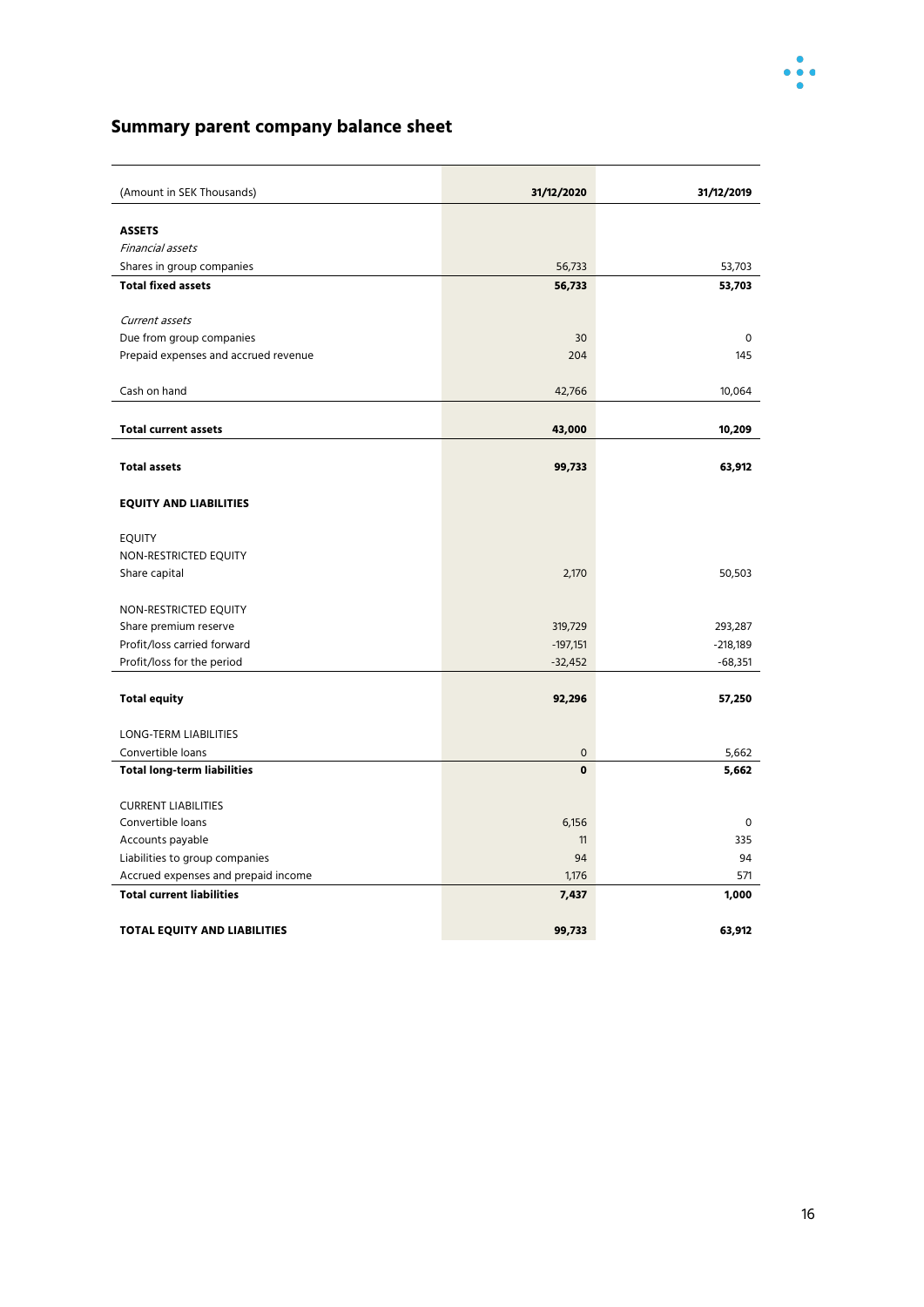

The Board of Directors and the CEO certify that the interim report provides a fair overview of the parent company's and the group's operations, financial position and results, and describes the significant risks and uncertainties faced by the parent company and the companies included in the group.

Lund 21 February 2021

Chairman of the Board **Board Chairman** of the Board

Göran Janson Karolina Bjurehed

Michael Roig Christian Rasmusson Board Member **Board Member** 

Lars Novak **Arne Hansson** Board Member **Board Member** 

Pär-Olof Johannesson CEO

This interim report has not been reviewed by the company's auditor